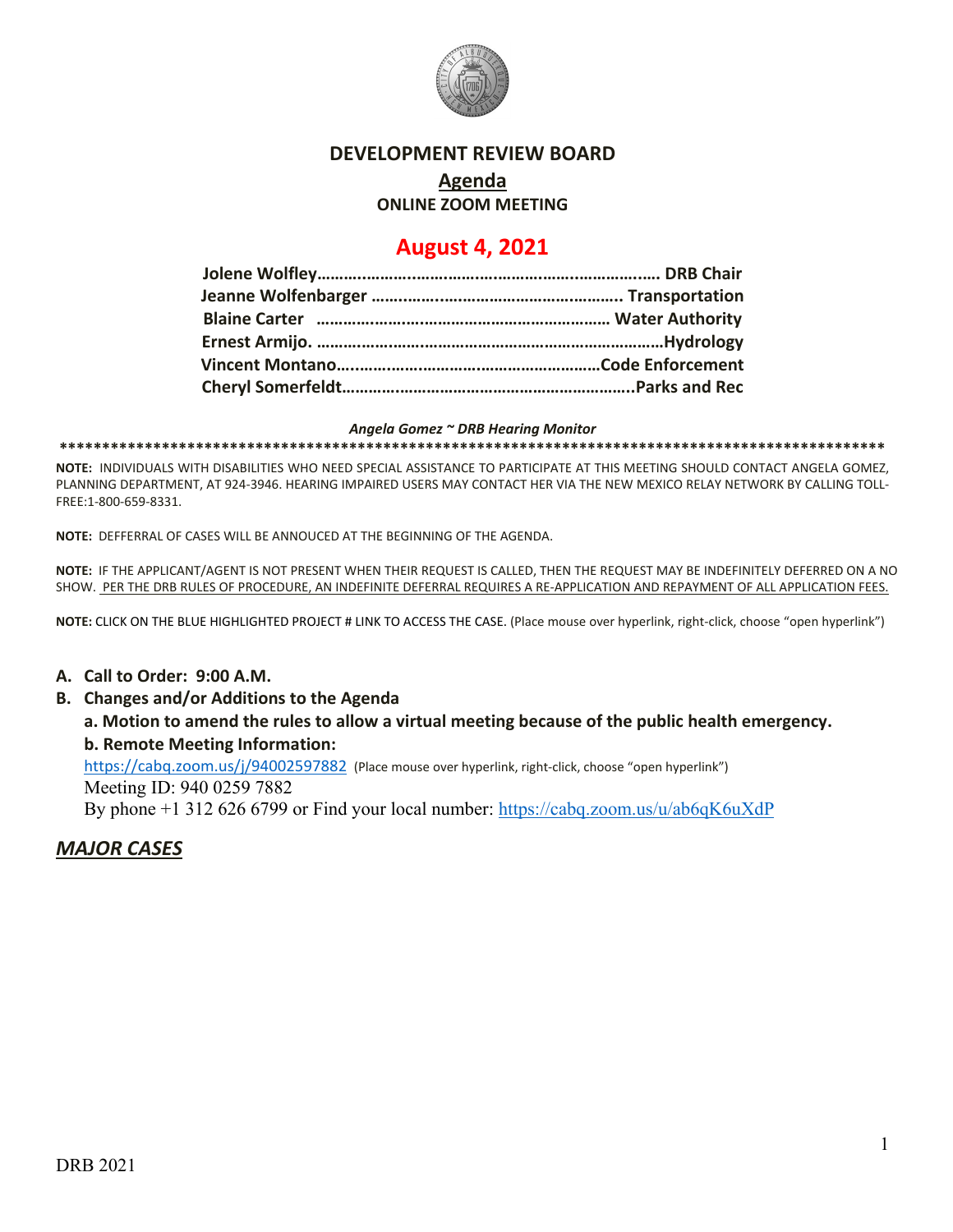| 1. | PR-2021-005414<br>SI-2021-01031 - SITE PLAN<br>SD-2021-00136 - PRELIMINARY PLAT<br>SD-2021-00137 - VACATION OF PUBLIC<br><b>EASEMENT 90' Drainage</b><br>SD-2021-00138 - VACATION OF PUBLIC<br><b>EASEMENT 10' Utility</b><br>SD-2021-00139 - VACATION OF PRIVATE<br><b>EASEMENT 40' x 30' Access</b><br><b>Sketch plat 5-12-2021</b> | TIERRA WEST, LLC agent for LA MAME LLC requests the<br>aforementioned action(s) for all or a portion of: TRACT F-4-<br>A PLAT OF TRACTS F-3-A, F-4-A & F-6-A, ATRISCO<br>BUSINESS PARK UNIT 3 zoned MX-M, located at 441 & 457<br><b>COORS BLVD between COORS BLVD NW and BLUEWATER</b><br>RD NW containing approximately 8.94 acre(s). (J-10)<br>PROPERTY OWNERS: LA MAME, LLC<br>REQUEST: DRB SITE PLAN, PRELIMINARY PLAT, VACATION ACTIONS                                                                                                                                                                                  |
|----|---------------------------------------------------------------------------------------------------------------------------------------------------------------------------------------------------------------------------------------------------------------------------------------------------------------------------------------|--------------------------------------------------------------------------------------------------------------------------------------------------------------------------------------------------------------------------------------------------------------------------------------------------------------------------------------------------------------------------------------------------------------------------------------------------------------------------------------------------------------------------------------------------------------------------------------------------------------------------------|
| 2. | PR-2021-005740<br>SI-2021-01051 - SITE PLAN AMENDMENT                                                                                                                                                                                                                                                                                 | <b>SCOTT ANDERSON</b> agent for <b>DANIEL CHAVEZ</b> requests the<br>aforementioned action(s) for all or a portion of: LOT II A1,<br>RENAISSANCE CENTER 2 zoned NR-BP, located on 4720<br>ALEXANDER between MONTANO and DESERT SURF<br>containing approximately 4.37 acre(s). (F-16)<br>PROPERTY OWNERS: DANIEL CHAVEZ<br>REQUEST: INCREASE TO THE APPROVED BUILDING HEIGHT                                                                                                                                                                                                                                                    |
| 3. | PR-2021-005390<br>SI-2021-00832 - SITE PLAN<br>VA-2021-00217 - SIDEWALK WIDTH<br><b>WAIVER</b>                                                                                                                                                                                                                                        | <b>CONSENSUS PLANNING, INC.</b> agent for<br><b>GREATER</b><br>ALBUQUERQUE HOUSING PARTNERSHIP requests the<br>aforementioned action(s) for all or a portion of: LOTS 1-22,<br>VALLEY VIEW ADDITION zoned MX-M, located at 5000<br><b>CENTRAL AVE SE between JACKSON ST SE and SAN MATEO</b><br>BLVD containing approximately 1.61 acre(s). (K-17) [Deferred]<br>from 6/30/21, 7/21/21]<br>PROPERTY OWNERS: GREATER ALBUQUERQUE HOUSING<br><b>PARTNERSHIP</b><br>REQUEST: SITE PLAN FOR 4-STORY MIXED-USE DEVELOPMENT WITH 92<br>DWELLING UNITS AND 2,000 SQ FT. COMMERCIAL, WAIVER FOR<br>SIDEWALK WIDTH ALONG JACKSON STREET |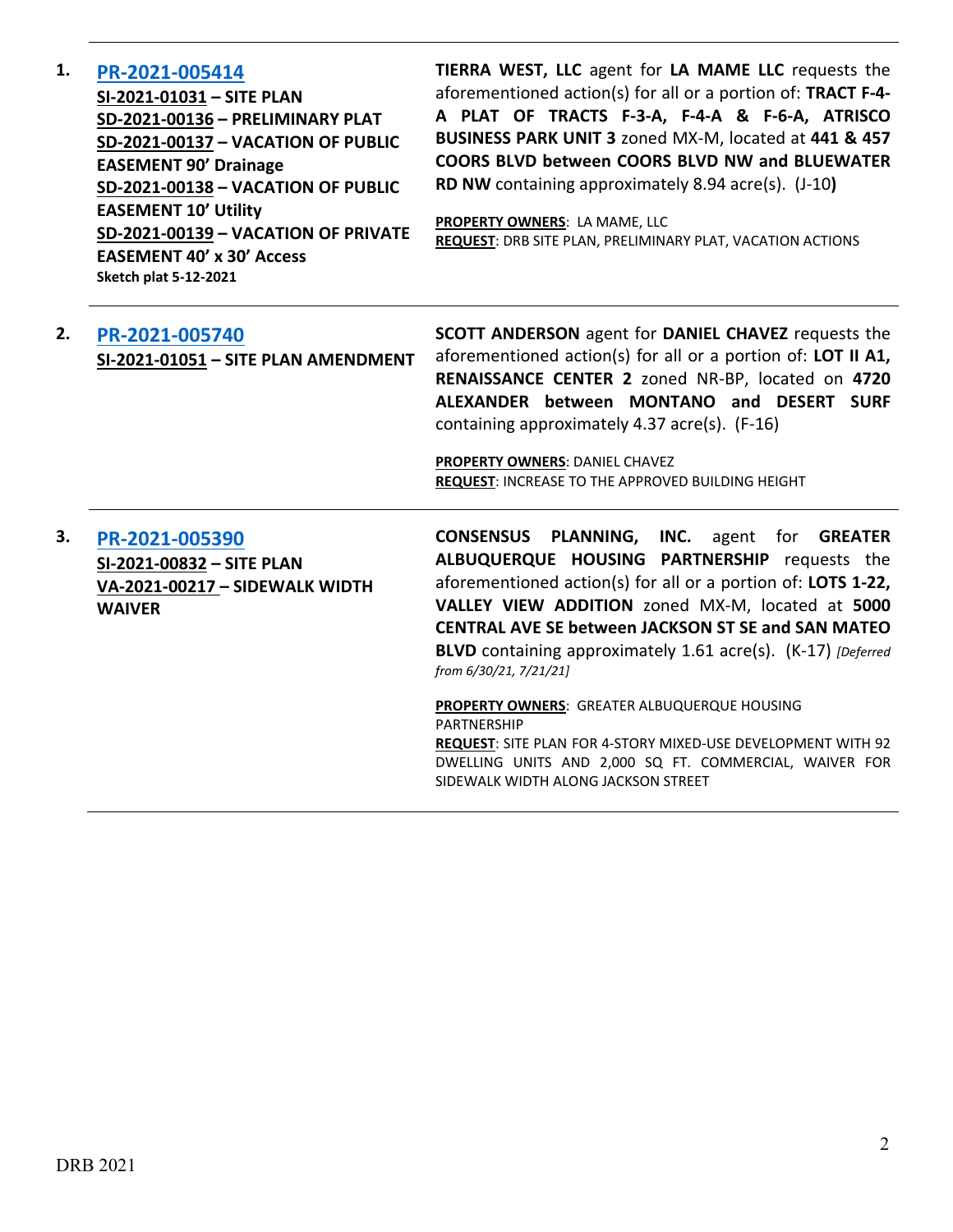| 4. | PR-2018-001579                      |
|----|-------------------------------------|
|    | SI-2021-00304 - SITE PLAN           |
|    | SI-2021-00305 - SITE PLAN AMENDMENT |

**MODULUS ARCHITECTS INC. C/O ANGELA WILLIAMSON**  agent for **WINROCK PARTNERS LLC** requests the aforementioned action(s) for all or a portion of: **PARCEL Z FINAL PLAT PARCEL Z AND TRACTS A, D, E, F-1, G & H,**  zoned MX-H, located at **2100 LOUISIANA BLVD NW between INDIAN SCHOOL and I-40** containing approximately 28.8654 acre(s). (J-19)*[Deferred from 3/31/21, 4/28/21, 5/26/21, 6/23/21, 6/30/21, 7/14/21, 7/21/21]*

#### **PROPERTY OWNERS**: WINROCK PARTNERS LLC

**REQUEST**: SITE PLAN FOR NEW PARK CONCEPT TO INCLUDE WATERFEATURES, 2 INTERNAL PAD SITES FOR FUTURE USERS, 2 BUILDINGS ALONG DILLARDS. PARK INCLUDES KIDS PLAYING AREA, PATHS AND BRIDGES

**\*\*** *AGENT REQUESTS DEFERRAL TO AUGUST 11TH, 2021.*

## *MINOR CASES*

| 5. | PR-2020-004640<br>(AKA: PR-2020-005571)<br>SD-2021-00113 - PRELIMINARY/FINAL<br><b>PLAT</b><br>SD-2021-00114 - VACATION OF PUBLIC<br><b>EASEMENT</b><br>SD-2021-00115 - VACATION OF PUBLIC<br><b>EASEMENT</b> | <b>MODULUS ARCHITECTS agent(s) for MONTGOMERY PLAZA</b><br><b>PARTNERS LLC</b> request(s) the aforementioned action(s) for<br>all or a portion of: A, B, 1-C, ALLWOODS & MONTGOMERY<br>PLAZA zoned MX-M, located at 4595 & 4601 SAN MATEO<br>BLVD NE between MONTGOMERY BLVD NE and SAN<br><b>MATEO BLVD NE</b> , containing approximately 8.8 acre(s).<br>(F-17)[Deferred from 6/16/21, 6/30/21, 7/14/21, 7/21/21]<br>PROPERTY OWNERS: MONTGOMERY PLAZA PARTNERS, LLC<br>REQUEST: SUBDIVIDE EXISTING 3 TRACTS, VACATE EASEMENTS/GRANT<br><b>EASEMENTS</b> |
|----|---------------------------------------------------------------------------------------------------------------------------------------------------------------------------------------------------------------|------------------------------------------------------------------------------------------------------------------------------------------------------------------------------------------------------------------------------------------------------------------------------------------------------------------------------------------------------------------------------------------------------------------------------------------------------------------------------------------------------------------------------------------------------------|
| 6. | PR-2018-001217<br>SD-2021-00460 - PRELIMINARY/FINAL<br><b>PLAT</b><br><b>Sketch plat 5-12-2021</b>                                                                                                            | <b>ISAACSON &amp; ARFMAN INC.</b> agent for FOURTH STREET &<br><b>MENAUL INC.</b> requests the aforementioned action(s) for all<br>or a portion of: LOT 1-A-1-A, WALGREEN ADDITION zoned<br>MX-M, located at 300 MENAUL BLVD NW between 2ND<br>STREET NW and 4 <sup>TH</sup> STREET NW containing approximately<br>$9.6037$ acre(s). (H-14)<br>PROPERTY OWNERS: FOURTH STREET & MENAUL INC<br>REQUEST: PRELIMINARY/FINAL PLAT APPROVAL                                                                                                                     |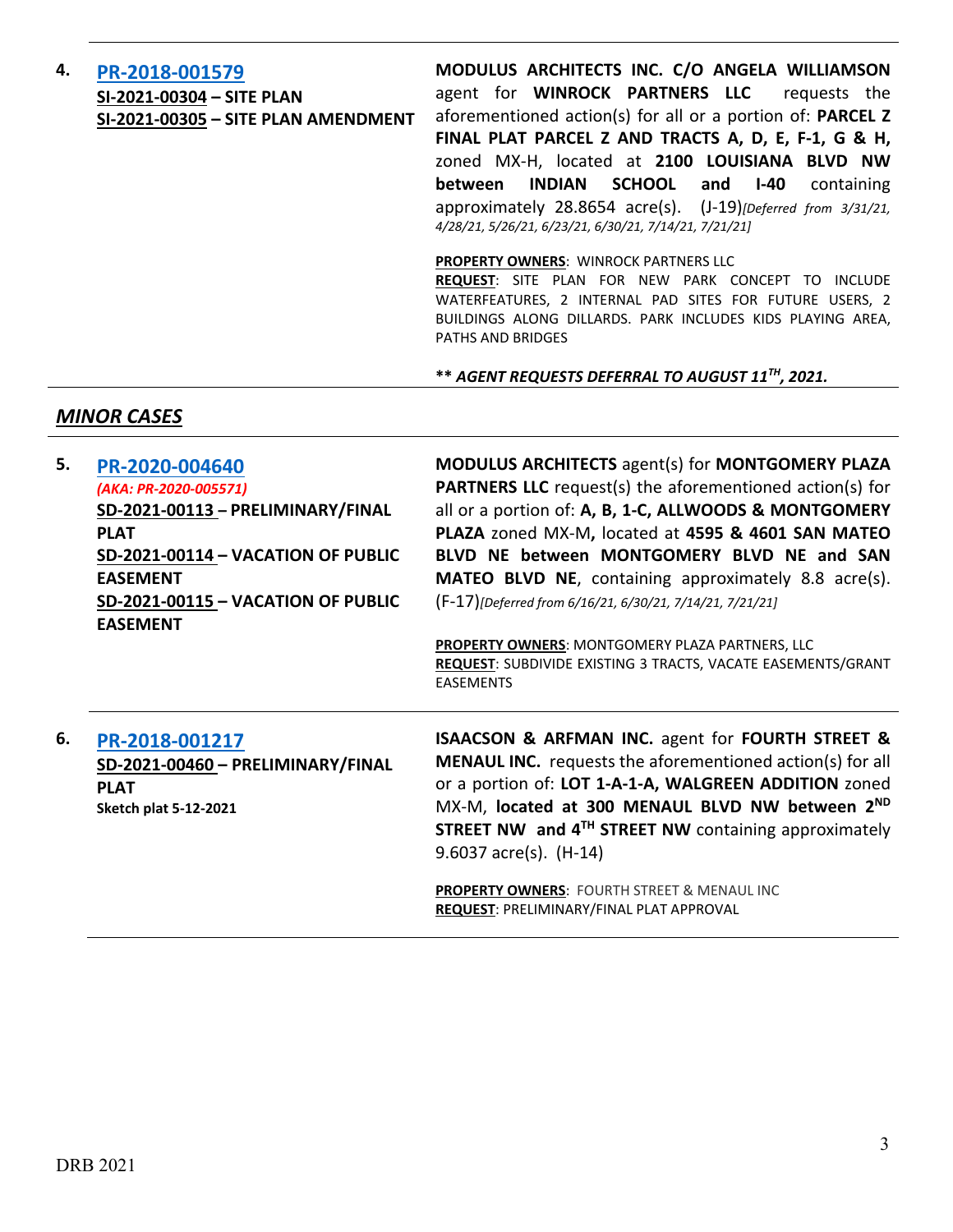| 7. | PR-2021-005009<br>SD-2021-00091 - PRELIMINARY/FINAL<br><b>PLAT</b>                                 | WAYJOHN SURVEYING INC. agent(s) for BLAKES LOTA<br><b>BURGER LLC</b> request(s) the aforementioned action(s) for all<br>or a portion of PARCELS 6 THRU 10, ATRISCO BUSINESS<br>PARK zoned MX-M, located at NE Corner of COORS BLVD<br>and FORTUNA ROAD, containing approximately 1.3523<br>acre(s). (J-10)[Deferred from 5/19/21, 7/14/21]<br>PROPERTY OWNERS: BLAKE'S LOTABURGER<br>REQUEST: COMBINE 5 LOTS INTO ONE LOT                                                                                                                                                                                                                                                                                                                     |
|----|----------------------------------------------------------------------------------------------------|-----------------------------------------------------------------------------------------------------------------------------------------------------------------------------------------------------------------------------------------------------------------------------------------------------------------------------------------------------------------------------------------------------------------------------------------------------------------------------------------------------------------------------------------------------------------------------------------------------------------------------------------------------------------------------------------------------------------------------------------------|
| 8. | PR-2020-004748<br>SD-2021-00152 - PRELIMINARY/FINAL<br><b>PLAT</b><br><b>Sketch plat 12-2-2020</b> | TIM SOLINSKI agent for AUI INC. requests the<br>aforementioned action(s) for all or a portion of: *62 4 ARMIJO<br>BROS ADDN LOTS 62, 63 & 64 & LOTS R, S & T & ALLEY ADJ LT, LOTS 1-5<br>ALL LOT 6 EXC A SELY PORTION BLK C OF THE MANDELL BUSINESS AND<br>RESIDENCE ADDN AND AN UNPLATTED STRIP OF LAND W OF AND ADJ<br>THERE, PORTION OF LOTS 7 & 8 BLOCK C MANDELL BUSINESS AND<br>RESIDENCE ADDN & PORTION OF P & Q PERFECTO MARIANO JESUS<br>ARMIJO ADD, TRACT A2 PLAT OF TRACTS A-1 & A-2,<br>zoned MX-FB-UD, located at ONE CIVIC PLAZA & 400<br><b>MARQUETTE between MARQUETTE and TIJERAS</b><br>containing approximately 2.2273 acre(s). (J-14) Deferred from<br>7/28/21<br>PROPERTY OWNERS: BERNALILLO COUNTY, CITY OF ALBUQUERQUE |
|    |                                                                                                    | REQUEST: REPLAT TO CONSOLIDATE 22 LOTS/TRACTS INTO 2 TRACTS,<br>DEDICATE ADDITIONAL PUBLIC RIGHTS-OF-WAY AND TO GRANT<br><b>EASEMENTS</b>                                                                                                                                                                                                                                                                                                                                                                                                                                                                                                                                                                                                     |
| 9. | PR-2020-004024                                                                                     | CSI - CARTESIAN SURVEY'S INC. agent for DIAMOND TAIL                                                                                                                                                                                                                                                                                                                                                                                                                                                                                                                                                                                                                                                                                          |
|    | SD-2021-00155 - FINAL PLAT                                                                         | REALTY, LLC requests the aforementioned action(s) for all                                                                                                                                                                                                                                                                                                                                                                                                                                                                                                                                                                                                                                                                                     |
|    | <b>SD-2021-00156 - VACATION OF PUBLIC</b>                                                          | or a portion of: TRACTS H-5 THRU H-9, VENTANA SQUARE                                                                                                                                                                                                                                                                                                                                                                                                                                                                                                                                                                                                                                                                                          |
|    | <b>EASEMENT</b>                                                                                    | AT VENTANA RANCH zoned MX-M, located on UNIVERSE                                                                                                                                                                                                                                                                                                                                                                                                                                                                                                                                                                                                                                                                                              |
|    | SD-2021-00157 - VACATION OF PUBLIC                                                                 | BLVD, NW between PASEO DEL NORTE NW and PARADISE                                                                                                                                                                                                                                                                                                                                                                                                                                                                                                                                                                                                                                                                                              |
|    | <b>EASEMENT</b>                                                                                    | BLVD NW containing approximately 8.7797 acre(s). (B-10)                                                                                                                                                                                                                                                                                                                                                                                                                                                                                                                                                                                                                                                                                       |
|    | SD-2021-00158 - VACATION OF PUBLIC                                                                 | PROPERTY OWNERS: DIAMOND TAIL REALTY, LLC                                                                                                                                                                                                                                                                                                                                                                                                                                                                                                                                                                                                                                                                                                     |
|    | <b>EASEMENT</b>                                                                                    | REQUEST: SUBDIVIDE EXISTING 5 TRACTS INTO 6 TRACTS, DEDICATE                                                                                                                                                                                                                                                                                                                                                                                                                                                                                                                                                                                                                                                                                  |
|    | SD-2021-00159 - VACATION OF PUBLIC<br><b>EASEMENT</b>                                              | RIGHT OF WAY, VACATE EASEMENTS, GRANT EASEMENTS.<br>(PRELIMINARY PLAT APPROVED JUNE 9, 2021).                                                                                                                                                                                                                                                                                                                                                                                                                                                                                                                                                                                                                                                 |